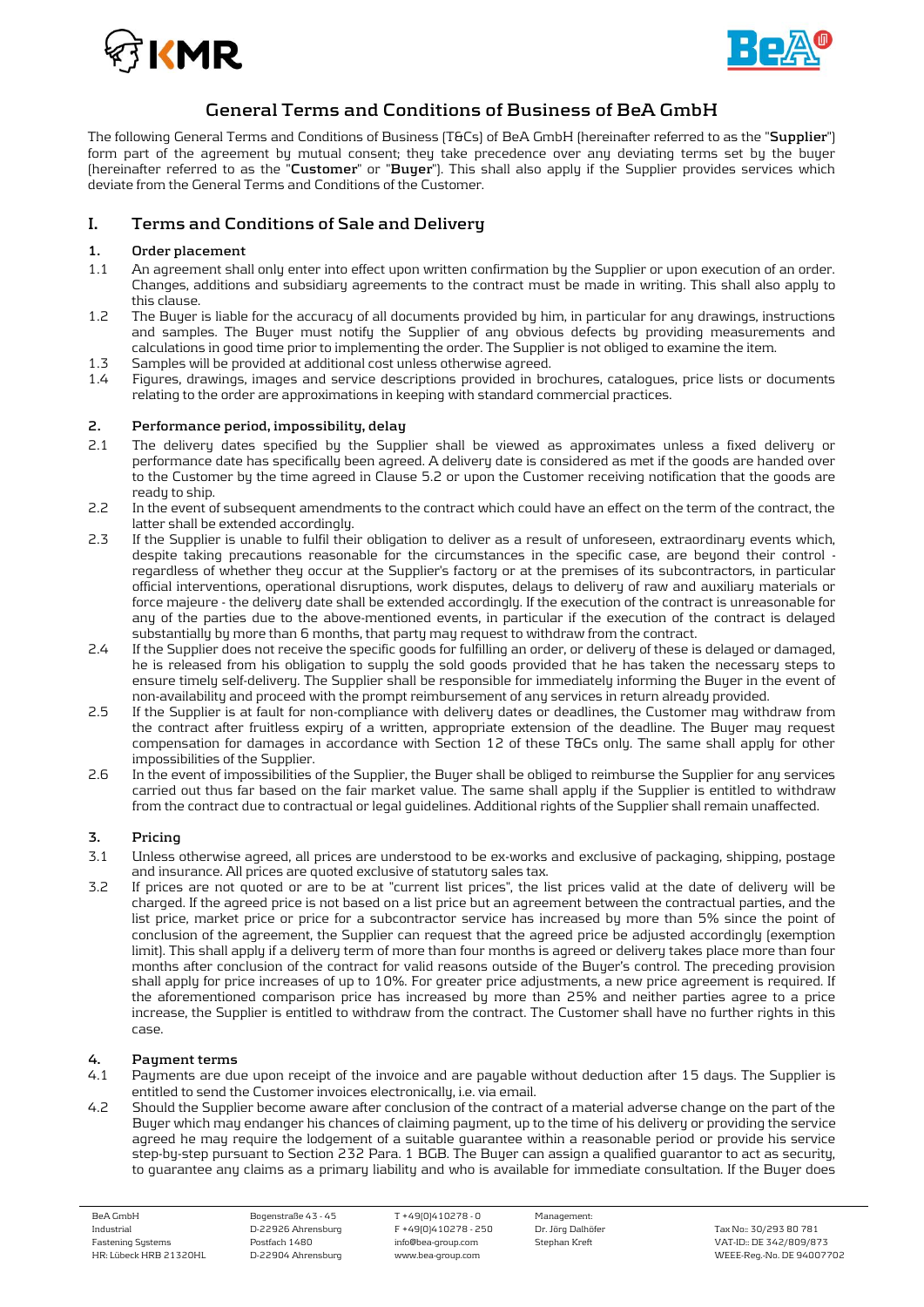



not satisfy the Supplier's justifiable demand or does not do so within a reasonable time, the Supplier may terminate the contract. In the event of termination of the contract, the Supplier shall be reimbursed for any preliminary work at the fair market value.

4.3 If the Buyer does not make payment in time, despite warning, the Supplier is entitled to discontinue all orders placed by the Buyer in addition to claim to performance and/or other legal or contractual rights.

#### **5. Shipping and transfer of risk**

- 5.1 Shipping takes place ex-works. Unless otherwise agreed, the Supplier is not obliged to choose the cheapest shipping option.
- 5.2 Risk shall be transferred to the Customer once the goods have been received by the ordering party. If goods are ready to ship and shipment or space allocation are delayed for reasons outside of the Supplier's control, the risk shall pass to the Buyer upon receipt of notification of readiness for dispatch.

#### **6. Minimum order quantities/tolerances**

- 6.1 The Supplier shall only accept orders of a delivery value over €250. For orders below €250, the Supplier reserves the right to request a minimum quantity surcharge of €25. In the absence of any agreement to the contrary, deliveries will be made using the shipping units stated in the order documents.
- 6.2 Partial deliveries to a reasonable extent and excess or short deliveries up to 10% of the total order quantity are permitted. The Buyer is obliged to consider this when placing their order without any claims being possible against the Supplier.

# **7. Industrial property rights**

- 7.1 Any images, drawings and other documents shall remain the property of the Supplier and subject to copyright law; they may not be made available to third parties without the Supplier's consent and must be returned immediately upon request.
- 7.2 If the production of goods based on drawings, samples or other information from Buyer violates the intellectual property rights of third parties, then the Buyer is obligated to release the Supplier from all claims or to compensate him for the damage that he claims to have suffered.

## **8. Retention of title**

- 8.1 The Supplier reserves the title to the delivered goods until all claims have been settled with the Buyer (**reserved goods**). In the case of payment by means of cheque or bill of exchange, title to the goods is retained until the bill is cleared by the Customer. Cheques will only be accepted on condition of fulfilment and not instead of performance. In the case of current accounts, the retention of title will serve to balance the Supplier's claims. The Buyer is obliged to appropriately insure the reserved goods, at their own expense, against all common risks, particularly fire and theft, and submit proof upon request.
- 8.2 Acquisition of ownership by the Buyer pursuant to Section 950 BGB is not permitted. A potential connection, mixing, filling or manufacturing and processing of the reserved goods with other goods not belonging to the Supplier may take place in the knowledge that the Supplier shall acquire joint property rights of the new item whereby the invoice value of the reserved goods shall correspond to the overall sales value of the new item. The new item shall therefore be considered as reserved goods for the purpose of these conditions and will be stored by the Buyer for the Supplier. Should the Buyer acquire sole ownership of the new item, he shall transfer the co-ownership share to the Supplier in respect of the value of the processed reserved goods.
- 8.3 The Buyer may only sell the reserved goods in the normal course of business and provided he is not in default. The Buyer shall now assign all claims to the Supplier arising as a result of resale to third parties. This assignment occurs only on account of performance. This assignment extends to all future existing claims concerning resale of the reserved goods. If the reserved goods to which we have title are sold by the Buyer together with other goods not delivered or in a processed state by the Supplier, then the receivables ceded to us from the resale will not exceed the invoice value for the reserved goods. In the event of resale of new items of which the Supplier has acquired joint ownership, then the receivables ceded to us shall be the value of the co-ownership share. The assigned claims will serve as security to the Supplier's claims to the same extent as the reserved goods.
- 8.4 The Buyer himself may collect the assigned claims provided he has complied with the payment terms of the business relationship, is not in default and is not subject to insolvency proceedings.
- 8.5 Should the Buyer not fulfil their contractual obligations, particularly with regard to delayed payment, the Supplier is entitled to demand temporary return of the reserved goods at the Buyer's expense and without exercising the right of withdrawal or setting a grace period.
- 8.6 In cases where third parties access the reserved goods or claims and securities of the Supplier, particularly in the event of pledging or other enforcement measures, the Buyer must indicate the Supplier's ownership and immediately notify the Supplier and provide the documents necessary for an intervention; this shall also apply to impairment of any other kind. The Buyer shall reimburse the Supplier for the costs of resisting such seizures and claims.
- 8.7 The Supplier is obliged to release at his own discretion any securities that he his entitled to in accordance with the above provisions to the extent that the realisable value of such securities exceeds the receivables to be secured by more than 10 percent.

#### **9. Moulds and tools**

9.1 The costs for moulds or tools to be prepared will be invoiced pro rata and separately from the cost of the goods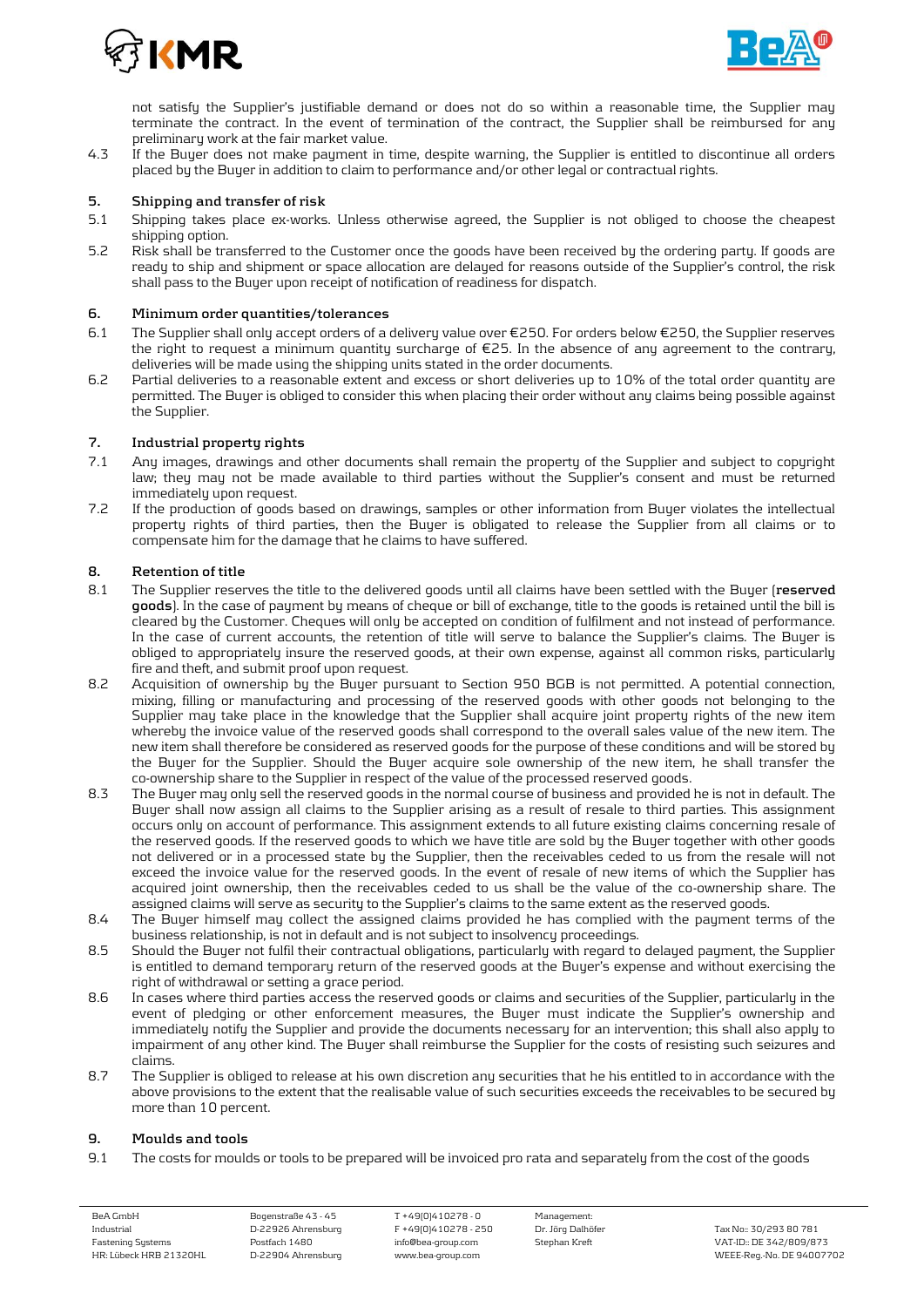



- 9.2 Through remuneration of shares of costs for moulds/tools, the Buyer shall not acquire any rights to these; the moulds/tools shall remain the sole property of the Supplier. The Supplier is obliged to store the moulds/tools on the Buyer's behalf for a duration of one year from the final delivery. Should the Buyer provide notification before expiry of this deadline that they intend to place orders within this additional year, the storage period shall be extended further by one year.
- 9.3 Once this period has expired, the Supplier has free access to the moulds/tools. The Buyer may however acquire the moulds/tools by payment of the full costs.

## **10. Warranty**

- 10.1 If the goods delivered are faulty, the Supplier may then choose to either fulfil the order by remedying the defect or supplying a new product. He is obliged to bear the costs for all expenses, particularly transportation, tolls and material costs, required to remedy the defect as far as these costs are not increased by moving the delivery to a place other than the place of performance unless this complies with the use under the provisions of this contract.
- 10.2 If subsequent performance is not effected within a suitable period of time, i.e. a minimum of 2 weeks, or if the second attempt fails as well, the Buyer is entitled to choose between a reduction in the sale price or withdrawal from the contract.
- 10.3 The warranty obligation shall not apply if the Buyer does not use original parts or fixings and replacement parts approved by the Supplier with regards to the use of staplers and pneumatic nailers. The same shall apply to damages arising as a result of chemical influences on fixings used insofar as these are not foreseeable in the contract.
- 10.4 For defects caused by inappropriate or incorrect use, natural wear-and-tear, improper assembly or operation by the recipient or third party, or by incorrect or negligent treatment, warranty shall also not apply nor for the consequences of incorrect changes by the Buyer or third parties or those carried out without the Supplier's authorisation.
- 10.5 See Section 12 for claims for compensation of damages. Clause 12.5 shall apply for the limitation period of warranty claims.

# **11. Examination and notification obligation**

- The Buyer is obliged to inspect the goods immediately upon delivery, and no later than immediately after unloading from the means of transport. Any defects, incorrect deliveries or missing items must be reported immediately. This notification must be made in writing. If the goods are being sent on further by the Buyer, inspection must take place at the initial place of delivery regardless. If own know-how is not sufficient, then an expert must be consulted immediately.
- 11.2 The notification period for non-conforming goods shall be two weeks from the date of delivery or release at the agreed location for defects which are detected in the course of proper inspection, and two weeks from the point of detection for defects that were not immediately apparent (hidden defects).
- 11.3 The Buyer must allow the Supplier sufficient opportunity to satisfy itself of the defect and notify them of the place where the goods are located and provide access to the goods. If this obligation is violated or the goods have been further processed, sent on or modified, these goods shall be considered approved. In the event of hidden defects, the Buyer shall bear the burden of proof that the goods were in a defective condition at the time of delivery.
- 11.4 Goods shall be considered approved if violation of obligation occurs pursuant to 11.1 to 11.3. and in the event of incorrect or non-timely notification of such defects that could have been detected upon proper inspection. Section 377 HGB shall apply unless otherwise stipulated in these T&Cs.

#### **12 Compensation for breaches of duty**

- 12.1 The Supplier is liable without limitation in accordance with legal guidelines for damages occurring as a result of wilful intent or gross negligence. Excluded hereto is contractual violation due to gross negligence by simple vicarious agents, whereby liability shall be limited to predictable and typically occurring damage.
- 12.2 The Supplier shall be liable for damages from simple negligence if this breaches a material contractual obligation. Material contractual obligations are particularly those which are required in order to achieve the purpose of the contract and on which the customer may rely. In this instance, liability is limited to predictable and typically occurring damage. This liability is limited to a **maximum amount** of 2500 **euros**. This maximum liability amount shall also apply once more in the event of multiple breaches of duty (maximum overall amount).
- 12.3 Pursuant to legal guidelines, the Supplier shall be liable without limitation for damages to loss of life, bodily injury or damage to the health of a person. The Supplier's mandatory liability pursuant to product liability law shall also remain unaffected. Limitations of liability pursuant to Clauses 12.1 and 12.2 shall not apply.
- 12.4 Unless otherwise stipulated, compensation claims of the Buyer shall be excluded. The provisions in this clause shall also apply to non-contractual claims for damages as well as in favour of employees and other vicarious agents of the Supplier.
- 12.5 Excluded herewith are cases in which the Supplier is liable without limitation pursuant to the provisions in Section 12, whereby all warranty claims shall become statute-barred within one year as of the start of the statutory limitation period. This shall also apply for subsequent claims for defects. The statute of limitations in the event of a delivery recourse according to §§ 478, 479 BGB remain unaffected. This lasts for 2 years.

#### **13. Applicable law, place of delivery, court of jurisdiction**

- 13.1 German law shall apply for all legal obligations and their implementation as well as any claims which may arise under exclusion of the UN Convention on the International Sale of Goods.
- 13.2 The place of fulfilment for all legal obligations is BeA GmbH.

| BeA GmbH               | Bogenstraße 43 - 45 | T +49(0)410278 - 0   | Management:       |
|------------------------|---------------------|----------------------|-------------------|
| Industrial             | D-22926 Ahrensburg  | F +49(0)410278 - 250 | Dr. Jörg Dalhöfer |
| Fastening Systems      | Postfach 1480       | info@bea-group.com   | Stephan Kreft     |
| HR: Lübeck HRB 21320HL | D-22904 Ahrensburg  | www.bea-group.com    |                   |